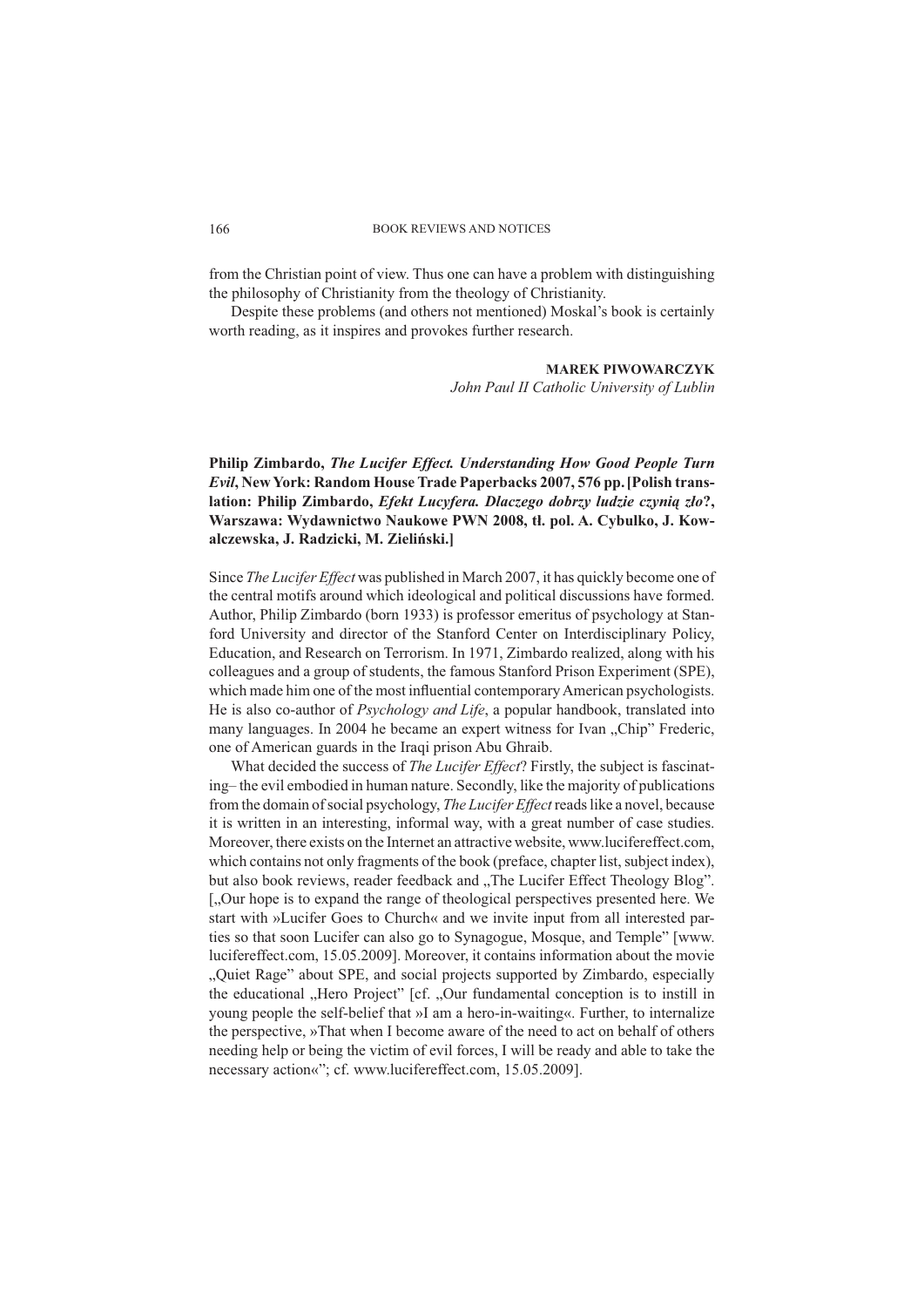#### BOOK REVIEWS AND NOTICES

What is the "Lucifer Effect"? Zimbardo refers to the biblical "story of the cosmic transformation of God's favourite angel, Lucifer also known as »The Morning Star«, into Satan, the Devil" [p. vii]. "The »Lucifer Effect« describes the point in time when an ordinary, normal person first crosses the boundary between good and evil to engage in an evil action" [www.lucifereffect.com, 15.05.2009]. Zimbardo defines ",evil" as ", the exercise of power to intentionally harm (psychologically), hurt (physically), or destroy (mortally or spiritually) others" [www.lucifereffect. com, 15.05.2009].

How and why do good people turn evil? Traditionally, Zimbardo distinguishes dispositional (genetic, innate) and environmental (situational, systemic) causes of behavior, but claims, that the influence of dispositional traits is less significant than situational, and – particularly – systemic factors (chapter 1). The main thesis of *The Lucifer Effect* is that transformations of human character take place "in response to the corrosive influence of powerful situational forces" [p. vii]. In order to illustrate differences between two kinds of factors, Zimbardo uses the metaphors of "bad apples" ("bad seeds", people who are "naturally" bad – psychopaths, sadists etc.) and "bad barrels" (external conditions which make people do evil).

The argumentative strategy for these statements is based on the specific form of *argumentum ab exemplo*, namely extended descriptions of the Stanford Prison Experiment (which sometimes make the blood run cold) (chapters 2-9) and the tortures and abuses in Abu Ghraib (chapters 14-15). Furthermore, the first case study (SPE) is interpreted, in detail, from a psychological and ethical point of view (chapters 10-13).

The aim of writing *The Lucifer Effect* was "to establish the ways in which humanity can be transformed by power and by powerlessness", because "underlying those meanings are significant messages about the nature of human nature and the conditions that can diminish or enrich it" [p. 195]. It seems that this ambitious purpose – to gain a deeper understanding of human nature – was not achieved. Zimbardo is concerned with the problem of how people behave in difficult (»total«) situations, rather than why they behave in specific ways. Zimbardo is not interested in the traditional philosophical or theological issues connected with the problem of evil: what is the metaphysical source of evil, what makes us moral, what are the relations between human morality and the behavior of animals etc. He tries to express his opinions only from the psychological perspective. The side-effect is that the explanations are rather superficial, concentrated on the descriptive level, which is characteristic of social psychology.

Moreover, the conception of the Lucifer Effect has one serious weakness. "The exception of this norm is the rare individual who has the capacity to assert moral autonomy in resisting the demands of destructive authorities. Such a person is rarely aware that he or she possesses this hidden strength until put to the test" [p. 485]. There is no reasonable explanation of this fact. Zimbardo seems consciously to ignore the current knowledge about biological or genetic determinations of human traits. Instead of seeking theoretical solutions, he proposes "developing and spread-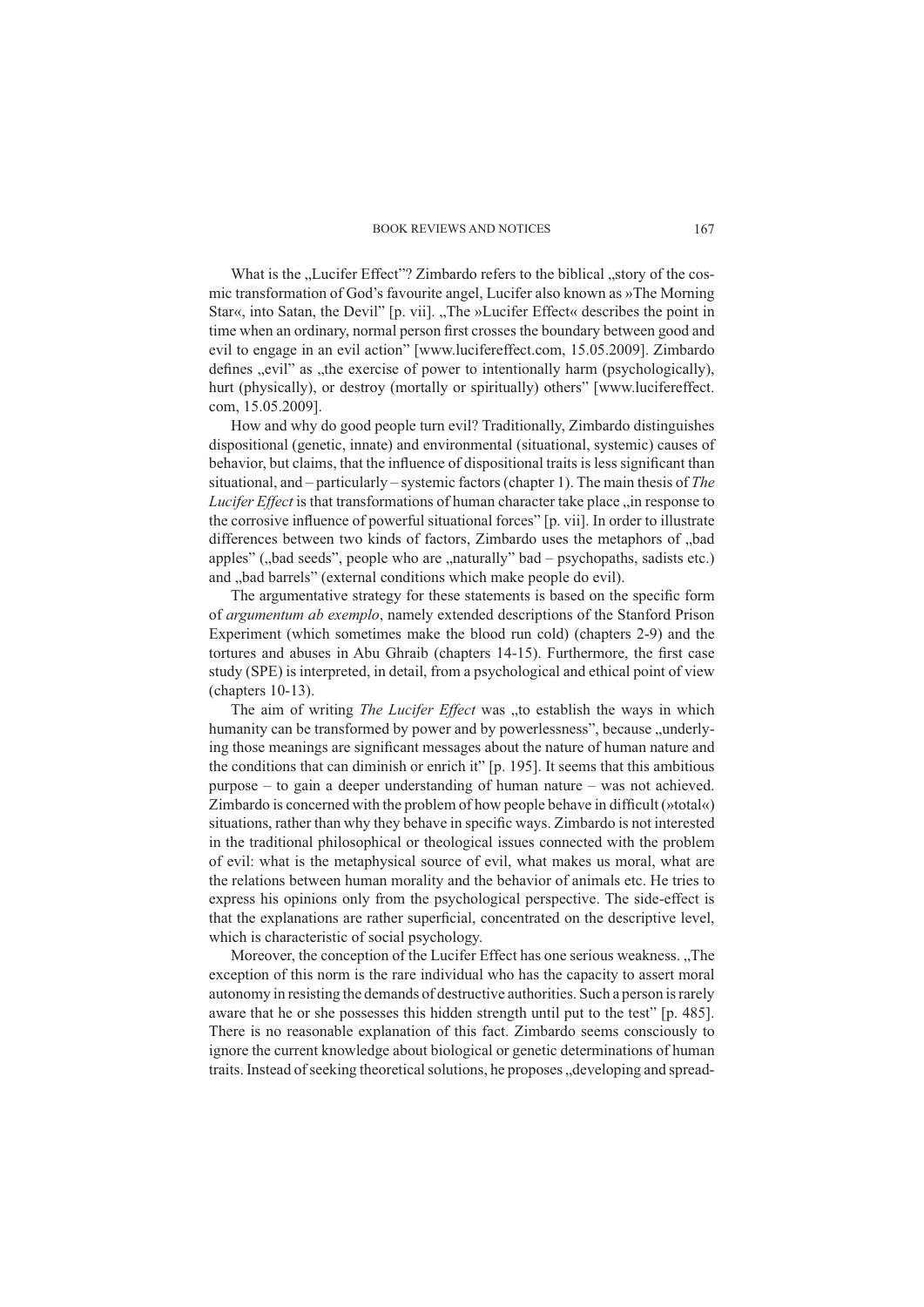#### BOOK REVIEWS AND NOTICES

ing the conception of heroes as ordinary, everyday people who are motivated to act on behalf of others or for a moral cause with action that is extraordinary" [www. lucifereffect.com, 15.05.2009]. Zimbardo believes that some kind of education could create heroes and neutralize the Lucifer Effect, but does not give any good reason in order to justify his point of view.

Despite these drawbacks, there is no doubt that *The Lucifer Effect* is a book that can be honestly recommended.

### **AGNIESZKA SALAMUCHA**

*John Paul II Catholic University of Lublin*

# **Gerhard Ernst,** *Einführung in die Erkenntnistheorie***, Darmstadt: Wissenschaftliche Buchgesellschaft 2007, 168 pp.**

Vorwiegend Einführungen "erfreuen sich" im Bereich philosophischer Aktivitäten einer brillanten Popularität. Nicht zuletzt hängt dies mit dem Charakter der Philosophie als wissenschaftlicher Disziplin zusammen, die ein breites Forschungsfeld umfasst. Erkenntnistheorie als philosophische Disziplin kann sich nicht dieser Konstellation entziehen.

Deshalb gibt es auf dem "philosophischen Markt" auch zahlreiche Einführungen in die Erkenntnistheorie. In methodischer Hinsicht sind die meisten Einführungen philosophiegeschichtlich geprägt und lassen sich ohne weiteres einstufen als apriorische, natürliche, analytische, evolutionäre usf. Gerhard Ernst, der als Oberassistent am Seminar für Philosophie, Logik und Wissenschaftstheorie der Ludwig-Maximilians-Universität München tätig ist, bemüht sich dem ungeachtet eine Einführung anzubieten, in der es nicht um Philosophiegeschichte gehen sollte, sondern um das Philosophieren selbst. Nicht Namen und Epochen sollten im Vordergrund stehen, sondern Argumente. Eine didaktische Aufarbeitung (insbesondere Zusammenfassungen, Übungsaufgaben, Literaturhinweise), eine übersichtliche Gliederung und die gute Lesbarkeit werden angestrebt, um diese Schrift zu einem hervorragenden Hilfsmittel für Studierende zu machen. Folglich wird der Einführung von Ernst auch der Platz in der Reihe "Einführungen" (Philosophie) zugewiesen.

Das Buch besteht aus neun Kapiteln, wobei das erste eine Einleitung und das letzte einen Ausblick darstellen.

Im einleitenden Kapitel werden zwei Fragen hervorgehoben: *Was können wir wissen?* und *Was ist Wissen?* Es sind nach Ernst die Grundfragen der Erkenntnistheorie. Die erste Frage weist Kantische Implikationen auf (vgl. KrV B 833) und fordert die Bestimmung des Umfangs menschlichen Wissens. Die zweite Frage "bemüht sich" hingegen die Natur des Wissens zu klären und ist in der ersten fundiert: Nur wenn klar ist, worin die Natur des Wissens besteht, kann man die

#### 168